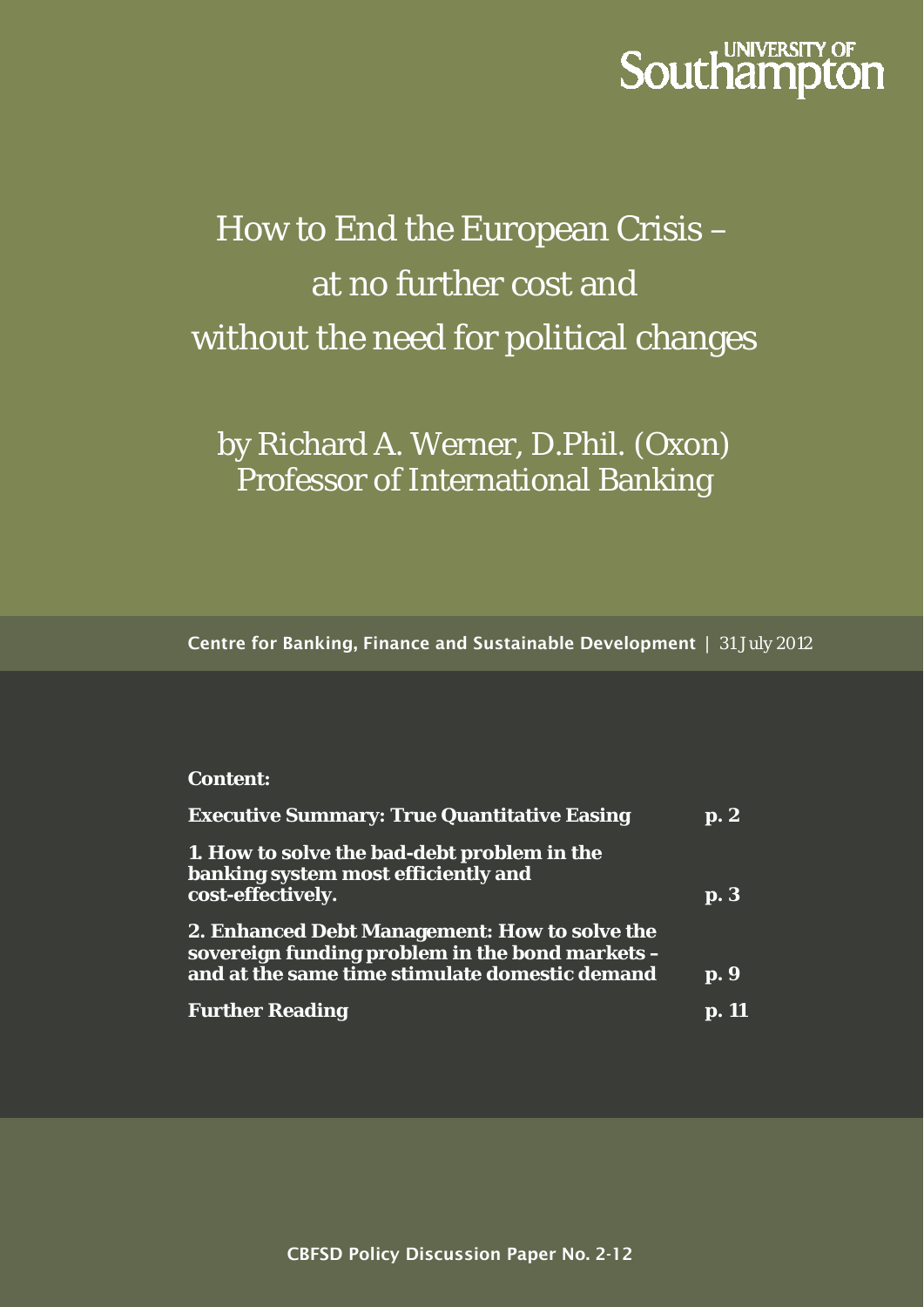# How to End the European Financial Crisis – at no further cost and without the need for political changes

### **Executive Summary**

-

**There is a solution to the twin problem of large non-performing loans in the banking systems and the funding crisis for sovereign borrowers that is affecting especially Spain, Portugal, Ireland, Cyprus, Greece, but to some extent also Italy and other countries.** 

**The needed policies constitute 'true quantitative easing': The author argued in 1994 and 1995 in Japan, introducing the expression 'quantitative easing', that there was no need for a recession due to the bad debt problems in the banking system. Necessary and sufficient condition for a recovery is an expansion in credit creation used for GDP transactions – the original definition of 'quantitative easing'. The expression was later used by central banks to refer to the type of traditional monetarist policy (bank reserve expansion) that had been warned would be insufficient.** 

**True quantitative easing can be achieved quickly and without extra costs in a two-part process as follows:** 

**1. The central bank purchases all actual and likely non-performing assets from the banks at face value (book value) and transfers them to its balance sheet.** 

**2. The government stops the issuance of government bonds. Instead, it funds any future borrowing requirement (including all scheduled 'rollovers' of bonds) by entering into loan contracts with the domestic banks, borrowing at the much lower prime rate.** 

**Ideally, these two measures are combined, and part and parcel of a larger policy package. For a fuller list of measures, see our CBFSD Discussion Paper No. 1-12.1**

**But they can also be implemented separately, so if ECB and national central bank support cannot be gained for measure 1, national governments can end the negative vicious cycle and end their sovereign debt problems by going ahead on their own with part 2.** 

<sup>1</sup> Richard A. Werner (2012), The Euro-Crisis: A to-do list for the ECB, University of Southampton Centre for Banking, Finance and Sustainable Development, CBFSD Policy Discussion Paper No. 1-12.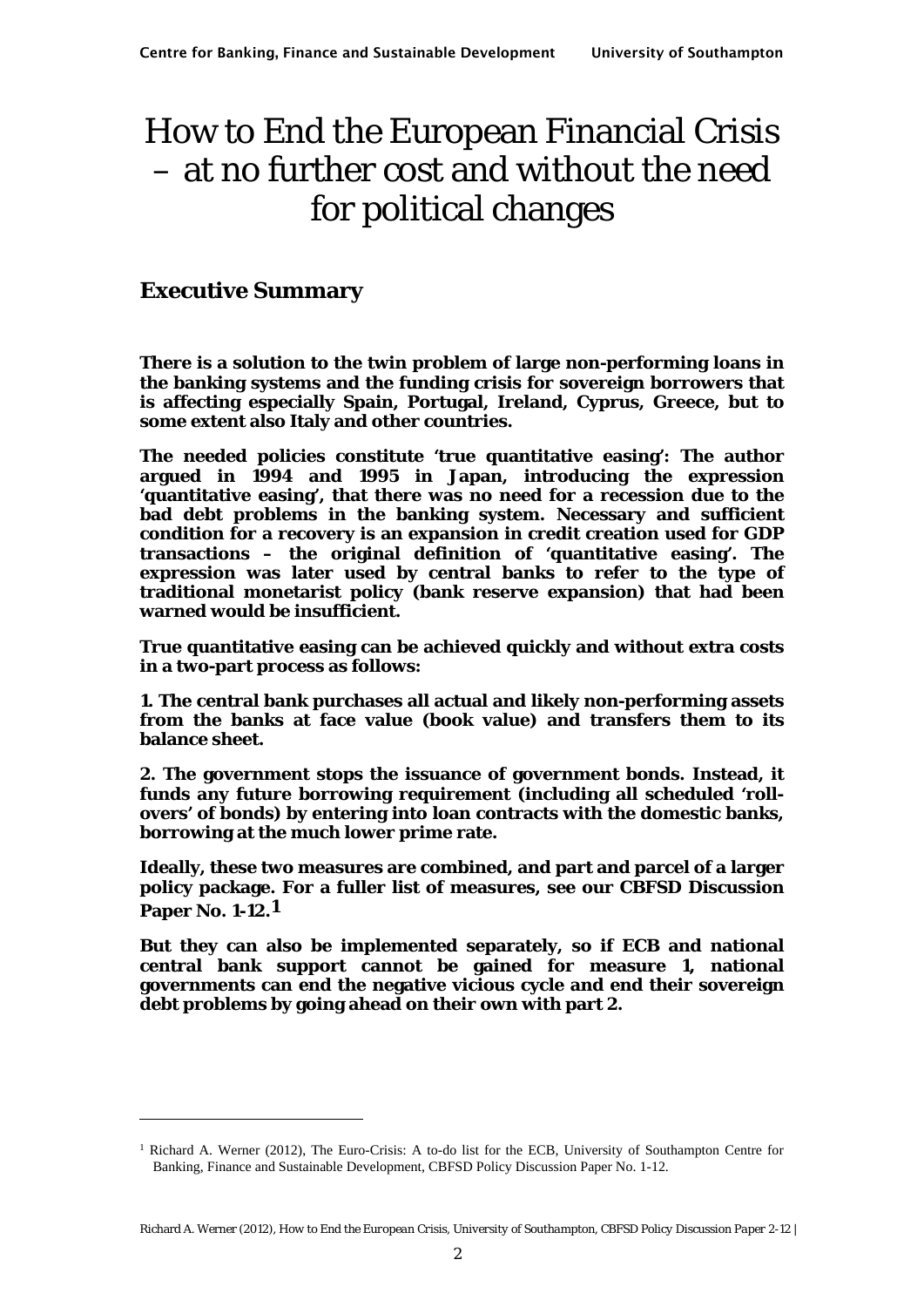# How to End the European Financial Crisis – at no further cost and without the need for political changes

There is a solution to the twin problem of large non-performing loans in the banking systems and the funding crisis for sovereign borrowers that is affecting especially Spain, Portugal, Ireland, Cyprus, Greece, but to some extent also Italy and other countries.

The needed policies constitute 'true quantitative easing': According to the Quantity Theory of Credit (Werner, 1992), a major recession like the one that was likely in Japan at the time can be avoided if the right policies were taken:<sup>2</sup> There was no need for a recession in Japan due to the bad debt problems in the banking system. Necessary and sufficient condition for a recovery is an expansion in credit creation – which the author called 'quantitative easing' (Werner, 1995), an expression that was later used by central banks to refer to the type of traditional monetarist policy (bank reserve expansion) that the author had warned were not likely to be sufficient.<sup>3</sup>

The Japanese government did not adopt the recommended policies. Neither did the Japanese central bank, which insisted on continuing to rely on interest rate policies or, later, bank reserve expansion policies (which it misleadingly called 'quantitative easing' from about 2002 onwards).

The empirical record speaks for itself: Japan remains mired in its twenty-year recession, soon to commence its third decade, while national debt has topped 200% of GDP.

Fortunately for Europe, we now have the hindsight of the Japanese experience and there is even less reason why one should adopt failed and hugely costly policies, and turn down effective and costless policies.

In the following sections the two main pillars of the policy package of 'true quantitative easing' are discussed. For a full set of policies, please refer to CBFSD Discussion Paper No. 1-12.4

<sup>2</sup> Richard A. Werner (1992). A Quantity Theory of Credit, University of Oxford, Institute of Economics and Statistics, mimeo. See also Richard A. Werner (1997), Towards a New Monetary Paradigm: A Quantity Theorem of Disaggregated Credit, with Evidence from Japan, *Kredit und Kapital*, 30, 2, pp. 276-309. Available at http://eprints.soton.ac.uk/36569/

<sup>3</sup> Richard A. Werner (1995). How to create a recovery through 'Quantitative Monetary Easing'. *The Nihon Keizai Shinbun (Nikkei)*, 2 September 1995 (morning edition), p.26 (in Japanese). English Translation available at http://eprints.soton.ac.uk/340476/ . For further details of the policies proposed, see Richard A. Werner (1998), Minkanginkoukarano kariire de keikitaisaku wo okonaeba issekinichou, *Economist (Japan)*, 14 Jul., 1998 and Richard A. Werner (2002), 'How to Get Growth in Japan', *Central Banking*, vol. XIII, no. 2, November 2002, pp. 48-54

<sup>4</sup> Richard A. Werner (2012), The Euro-Crisis: A to-do list for the ECB, University of Southampton Centre for Banking, Finance and Sustainable Development, CBFSD Policy Discussion Paper No. 1-12.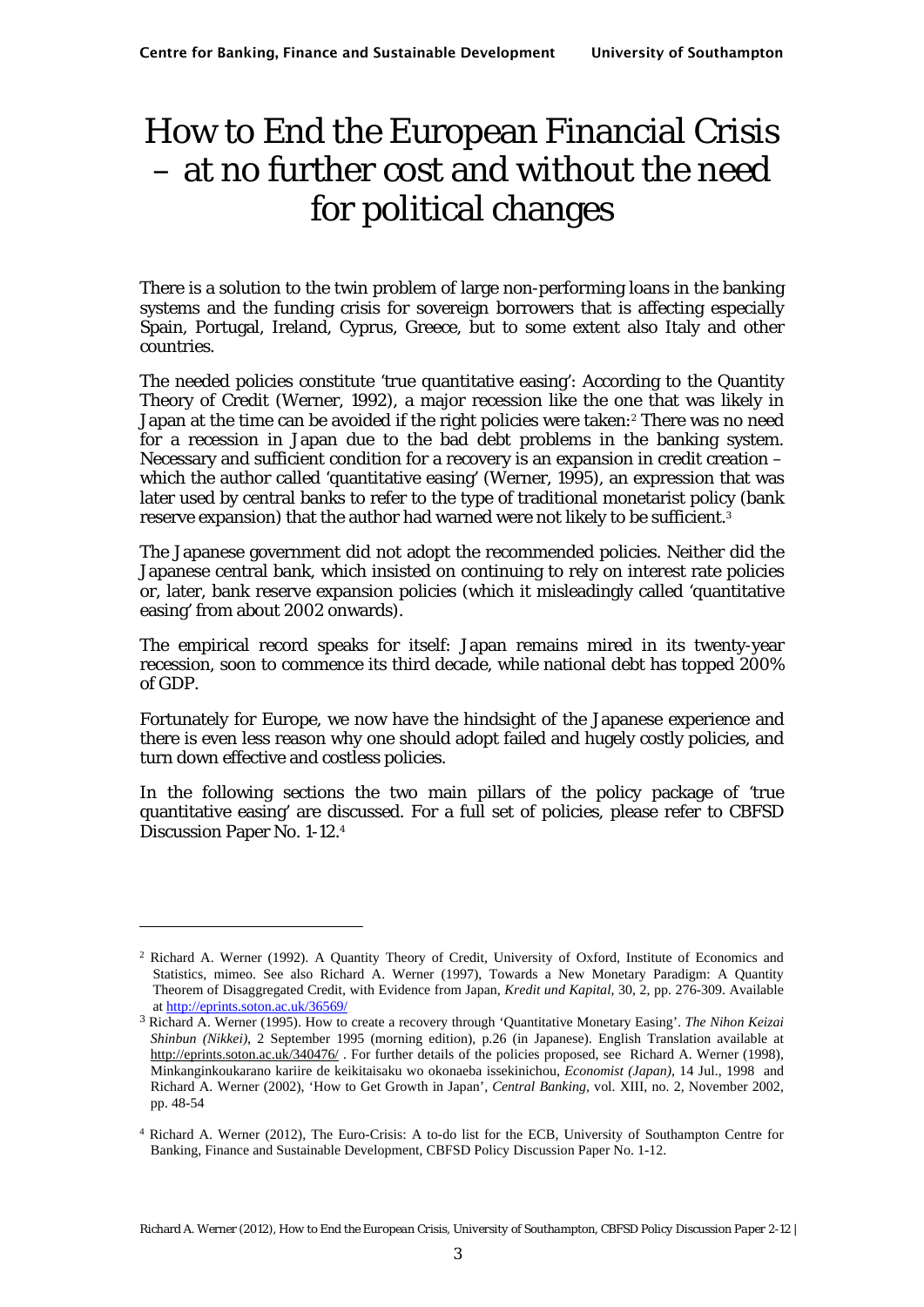### **1. How to solve the bad-debt problem in the banking system most efficiently and cost-effectively.**

The current approach adopted by the European and IMF leadership of how to handle large and growing bad debts in the banking system, for instance in Spain or Greece, is to ask the affected states to borrow even more money. This is further use of public i.e. tax money (either national, European or international), which is then employed to recapitalise banks and help them write off bad debts. This is a very expensive method and adds to the already major problem of excessive sovereign debt.

Economics tells us that a zero-cost alternative is available, and has indeed been adopted successfully in the past.

We must remember that the problem of insolvent banks, due to bad debts, is fundamentally a standard accounting problem: the balance sheet of banks shows a hole on the asset side: Instead of the original value of assets of, say, 100, the market value of the assets has dropped. This quickly produces an insolvent banking system, since already a fall in asset values by ten percent means that most banks would have used up all equity and thus would be bankrupt. Due to the nonperforming loans banks have also become highly risk-averse and unwilling to grant new loans. As a result, bank credit growth has slowed to zero or negative in many European countries. This is why domestic demand will stay weak in Spain, Ireland, Italy, Greece – if nothing is done to kick-start bank credit growth.5

How can this accounting problem of non-performing assets be solved? If only we could use an eraser, rub out the nonperforming asset entries in the accounts, and write in a market value of 100 again!

Actually, it can be done, without suspending any accounting conventions, by one particular player: the central bank. Spain and Italy have national central banks that have, according to the ECB, some discretion over their asset purchases.

#### **The problems with the national banking systems can be solved at zero new costs if national central banks were to purchase all nonperforming assets (actual, not official, since the official figures understate the scale of NPLs) from the banks at face value. Immediately the health of the banking sector would be fully restored.6**

Assume the market value of the NPLs is 20, but the central bank has bought them for 100 (face value). While we have solved the problem for the banks, have we not just shifted the problem onto the central bank balance sheet? In other words, does the central bank not now face insolvency, with a loss of 80 on its purchases of assets for a face value of 100 although they only have a market value of 20?

The problem is that NPLs render banks risk averse, which impedes their willingness and ability to create credit – thus resulting in a potentially long drawn-out slump. The above proposal solves this problem  $-$  at zero new cost to the tax payer. There is also no hidden costs: Firstly, central banks do not need to mark to market. They can thus keep such purchases on their books at face value for many years. Secondly, an important accounting principle is for accounts to reflect economic reality. The central -

<sup>&</sup>lt;sup>5</sup> The Quantity Theory of Credit tells us that a necessary and sufficient condition for an economic recovery is an increase in credit creation used for GDP transactions.

<sup>6</sup> In the case of loans with non-assignment clauses (likely a minority), a law can be passed to allow compulsory purchase by and reassignment to the central bank.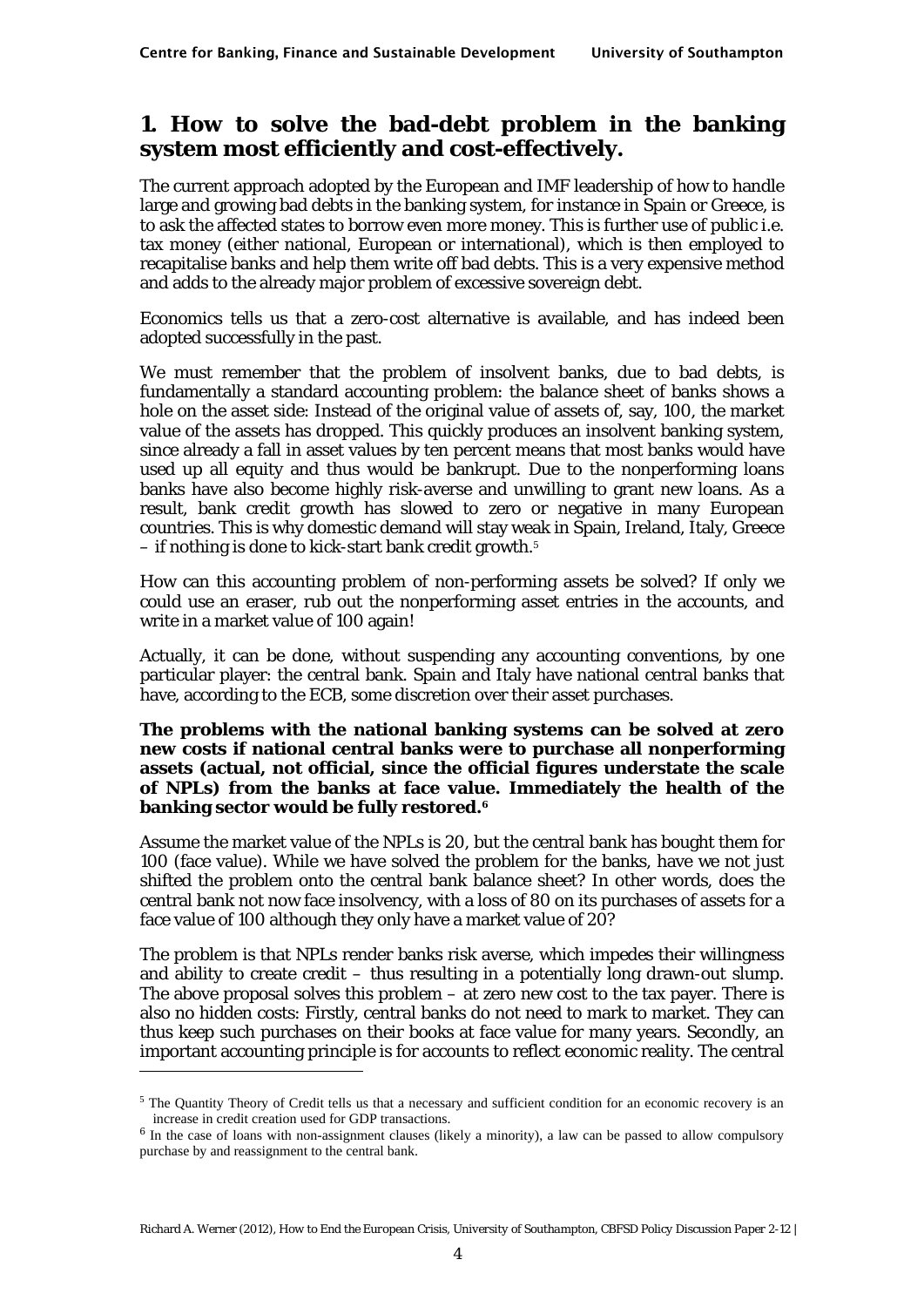bank could in reality not possibly make a loss of 80 on this transaction. Instead, the reality is that it makes a profit of 20. The reason is that the central bank has zero funding costs for this operation, yet obtains something worth  $20 - a$  gain, then, not a loss.

#### **If it's so simple and costless, why has no central bank done this before?**

Three major central banks have employed this method before: the Bank of England, the Bank of Japan and, most recently, the US Federal Reserve. The result: the operations were a complete success. No inflation resulted. The currency did not weaken. Despite massive non-performing assets wiping out the solvency and equity of the banking sector, the banks' health was quickly restored. In the UK and Japanese case, bank credit started to recover quickly, so that there was virtually no recession at all as a result.

#### **Details: The UK Case**

It is August 1914. Britain has just declared war on Germany and its allies, the Austro-Hungarian empire and the Ottoman Empire. However, a substantial proportion of international financial transactions between these Empires and the rest of the world were transacted through London, so that upon the British declaration of war, major parts of British banks' assets consisted of securities and loans that could not be called and were, due to the state of war, legally in default. The British banking system was bankrupt – and in a much worse situation than in 2007 or 2008 when most recently British banks became insolvent.

But since the Bank of England had no interest in creating a banking crisis and credit crunch recession, it simply bought the non-performing assets from the banks. There was no credit crunch, and no recession. The problem was solved at zero cost to the tax payer.

#### **Details: The Japanese Case**

-

In August 1945, the balance sheet of Japanese banks was far worse than their balance sheet in the 1990s or 2000s: non-performing assets amounted to virtually 100% of assets (since assets consisted mainly of forced loans to munitions companies and forced purchases of war bonds). The firms were bankrupt. The government defaulted on the war bonds.

But in 1945 the Bank of Japan had no interest in creating a banking crisis and a credit crunch recession. Instead it wanted to ensure that bank credit would flow again, delivering economic growth. So the Bank of Japan bought the non-performing assets from the banks – not at market value (close to zero), but significantly above market value. The banks were healed again. Together with some other measures, bank credit growth recovered and so did the economy.7

 $7$  For more details on the Japanese case, see Werner, Richard A. (2009). Financial crises in Japan during the 20th century. *Bankhistorisches Archiv*, 47, 98-123, available at http://eprints.soton.ac.uk/186635/1/Werner\_Bankhistor\_Archiv\_2009\_postfinal.pdf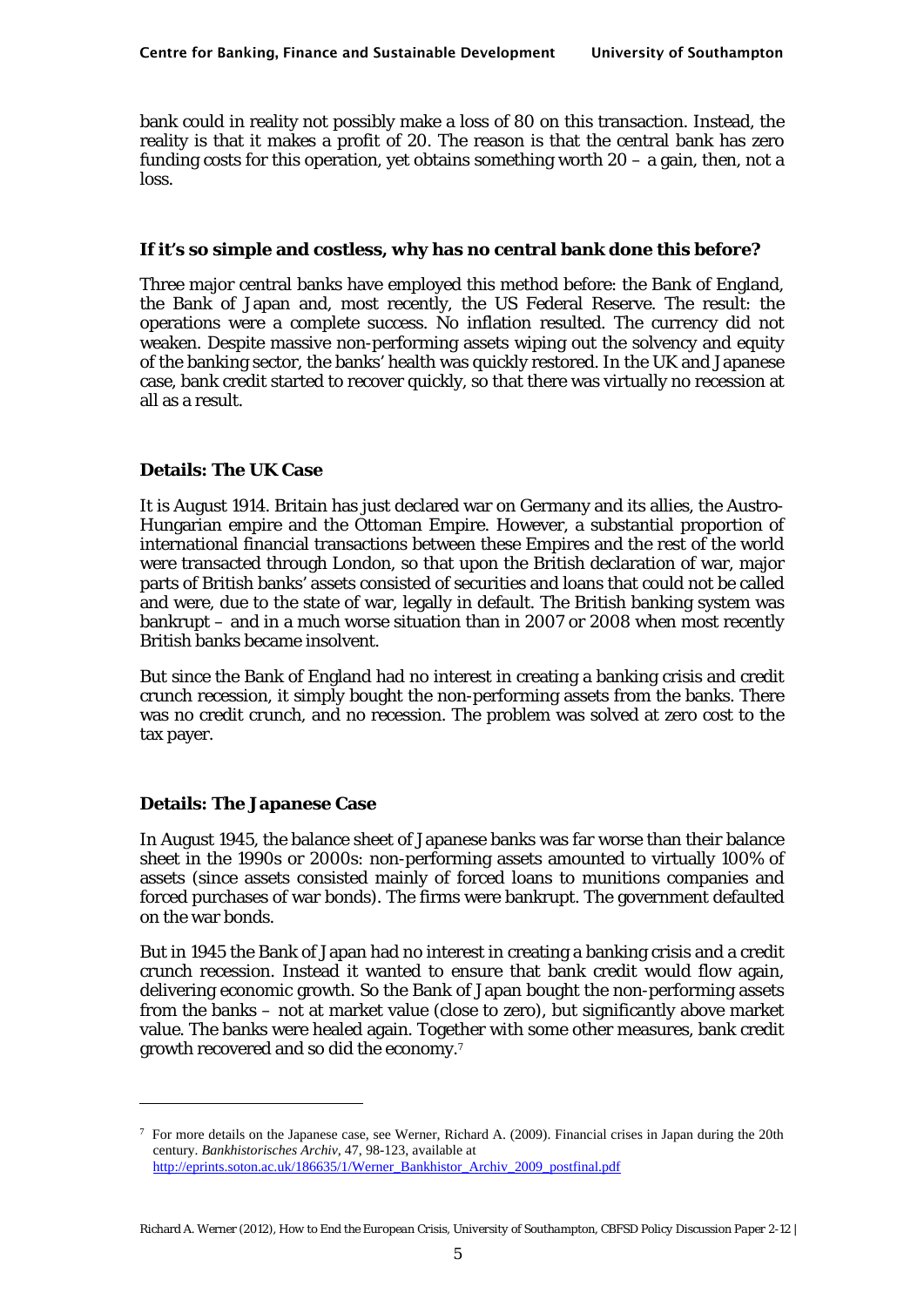#### **Details: The US Case**

The Federal Reserve has been the central bank most active in implementing this policy in recent decades. It purchased several trillion dollars worth of nonperforming assets from the US banking and financial institutions. This drastically improved their balance sheets and avoided default of many banks.

Chairman Ben Bernanke was an active participant in the wide-ranging and intense policy debates in the 1990s centering on Japan, to which this author contributed the proposal of 'quantitative easing', including central bank purchases of non-performing assets from banks, and severely criticised the Bank of Japan. Bernanke was one of the more open-minded voices in this debate and often joined in the criticism of the Bank of Japan and calls for more drastic central bank action.

#### **Objections**

A frequent objection to this proposal is usually that it will produce inflation. However, this cannot happen: inflation can only come about, when those who are able to create money (the central bank and the banks, collectively forming the banking system) inject money into the rest of the economy, the non-bank sector (which is not able to create money). The asset purchases by the central bank merely constitute transactions between the central bank and the banks, re-ordering matters *within* the banking system. As a result, not a single dollar or pound is injected into the non-banking sector as part of this transaction. Hence there could not possibly be inflation.

This prediction has been borne out by the facts. When the Fed multiplied its balance sheet size through its non-performing asset purchases, many observers thought this would create inflation and sharply weaken the dollar. Neither happened, for the same reason: no new money was injected into the non-banking economy.

Another objection was voiced by Jörg Asmussen, executive director of the ECB, on 18 June 2012, as a fellow-panellist during a public debate in Berlin. Obviously not having heard the present proposal before, and encouraged by the audience to respond explicitly to the proposal presented by this author – including the question why governments prefer to waste billions of tax money, when the banks could be capitalised at zero new costs to the tax payer – the highest ranking German official at the ECB responded by saying that such a solution could not exist, 'because there is no free lunch'.

Yet the solution offers no free lunch. It offers the most cost-effective solution. Europe has experienced a massive multi-year credit expansion in the banking systems in Ireland, Portugal, Spain and Greece, which have produced asset bubbles and vast resource misallocations, including millions of bankruptcies and home repossessions. These are real and high costs to society. The collapse that followed has greatly burdened government budgets and fiscal expenditure on the non-banking part of the economy, such as welfare, health and education, have been drastically cut. Unemployment has risen to record levels in many periphery countries. These are large-scale real costs  $-$  so it is preposterous to talk about a 'free lunch'. Precisely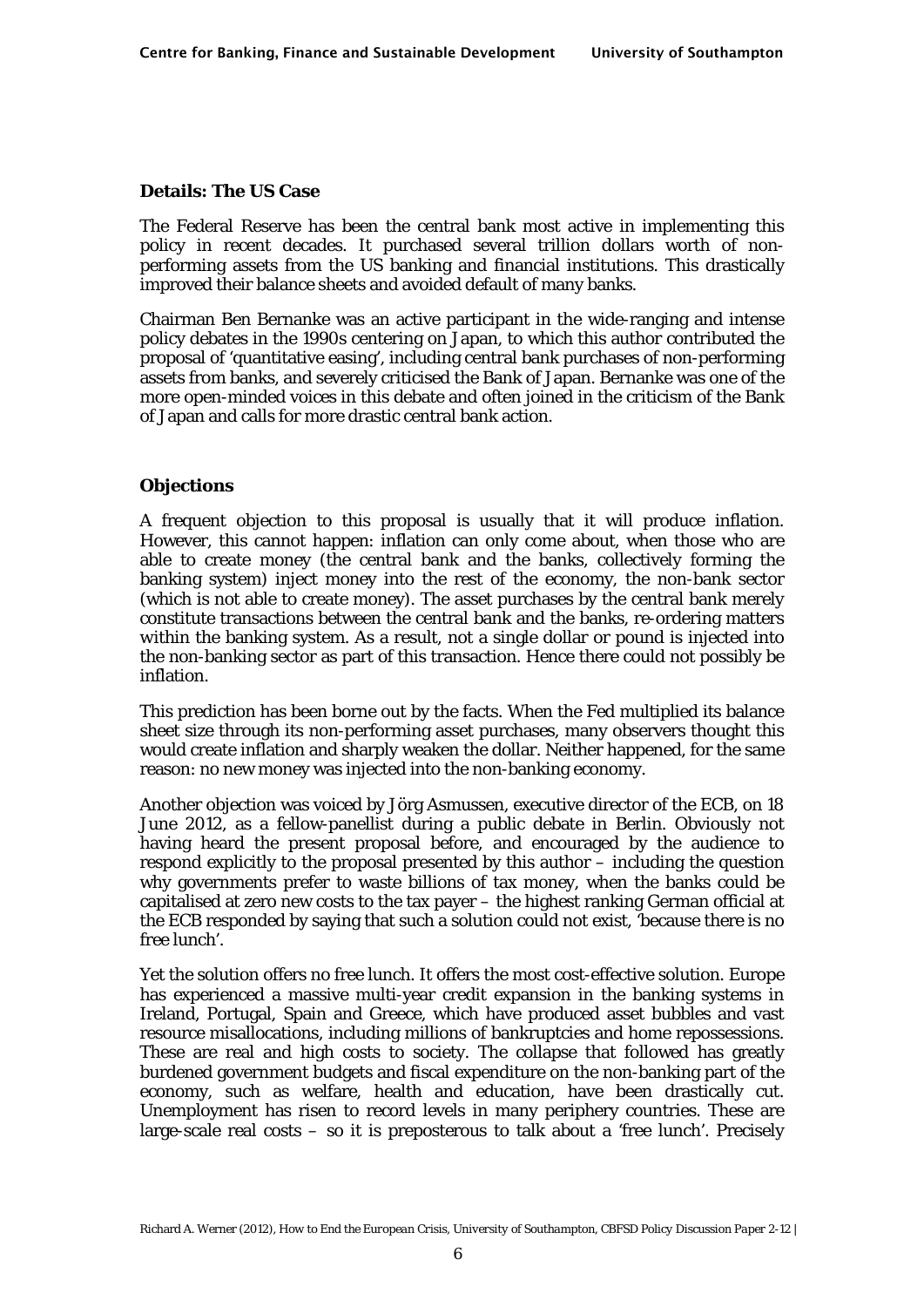because this crisis has been so immensely costly to society it does not make sense to *further add* to these high costs through misguided banking bail-out policies.

Finally, one often hears the objection that if one bails out the banks in this way, they will simply repeat their mistakes and return to their same old tricks soon – the moral hazard argument. The fact is, however, that governments have been bailing out the banks – using tax money. The moral hazard argument says that we should not use tax money, for it was not the tax payers that have been responsible for the bad debts. The principle is that those who mess up should pay up. This raises the question of just who is responsible for the banking crises that has befallen Ireland, Spain in particular, as well as Portugal and Greece.

So who is responsible for the 25%, 30% or even 40% bank credit growth that was recorded for months on end, until about 2007, in countries such as Ireland, Portugal, Spain and Greece? Whose job is it to monitor and rein in bank credit expansion? In 14 of the 17 eurozone countries, the banking regulator was the national central bank – a constituent component of the ECB System. Moreover, it is the job of the European Central Bank to monitor aggregate credit growth, for this measures the growth of the money supply. Did the ECB have the powers and tools available to prevent 30% credit growth in the periphery countries? It certainly did. The most powerful and independent central bank in the world has complete freedom to choose its policy instruments and policy targets. Revealed preference says that the ECB chose to allow a vast credit bubble, which must result – as these bubbles *always* do – in massive non-performing loans in the banking systems. So since the ECB has been responsible, it should also pay up. And the most efficient way at this stage is for it to purchase the non-performing assets of the banks.

#### **Political Obstacles**

1

The proposed policy is only possible with the cooperation of the central bank. So if governments have given up control or influence over central banks, as is the case in the European Union, the central bank has to be convinced by rational economic argument of the superiority of this measure in order to adopt it voluntarily.

Since independence is a great privilege that imposes the moral responsibility on central banks to be transparent and accountable for their policies, the ECB needs to explain to the public why it is not inclined to adopt such a policy. If national central banks cannot be persuaded to voluntarily use their national discretion to implement it, they should be asked to explain in great detail why they oppose such a policy.

On the other hand, the ECB's policies have exacerbated the crisis, and thus created the opportunity for political changes and the creation for new, unnecessary European bureaucracies, such as the ESM. Furthermore, the ECB has been rewarded for its disastrous policies by obtaining greater political powers. Indeed, some authors had warned that the very extent of ECB independence, powers and lack of accountability was likely to result in wrong policies in the form of massive credit bubbles and banking crises in the eurozone (Werner, 2003, last chapter). There is thus a form of regulatory moral hazard in place: regulators that obtain more powers after crises may not have sufficient incentives to avoid such crises.8

<sup>8</sup> In the English Version of *Princes of the Yen* the author warns of a major boom-bust cycle in Europe, with the European asset bubbles caused by an excessively powerful and unaccountable ECB. In the original Japanese version of *Princes of the Yen*, published in 2001, the author warns of how Alan Greenspan was creating a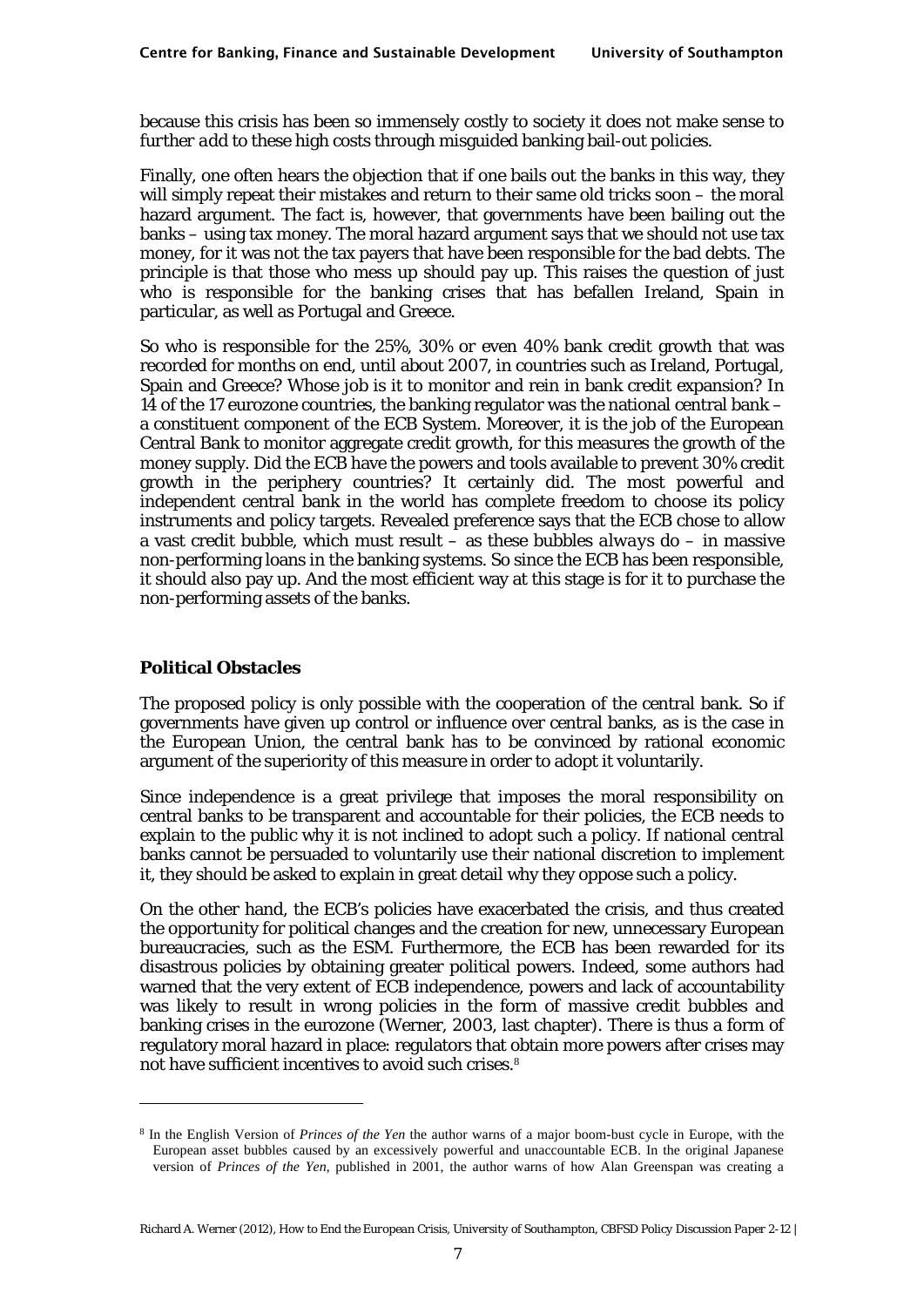Indeed, senior ECB officials have squarely stated that they favour the adoption of a banking union, Eurobonds, fiscal union, a European Finance Ministry and even the creation of a United States of Europe. Quite a few ECB leaders were personally connected to the people who co-authored the Maastricht Treaty of 1991, or were, as is the case with Jean-Claude Trichet, outright co-authors.

Their argument has so far been justified by the claim that, in Thatcherite manner, 'there is no alternative'. This is why it is important to realise that there is an alternative that is economically superior, will maintain the euro and does not require any of these European centralisation measures.

Bloomberg has even raised the possibility that the ECB may cherish the current ongoing slow-motion type of crisis, as it might consider it the best opportunity to convince national politicians and the general public to support the goal of the creation of a United States of Europe.

"Central bank officials may be hoping that by keeping the threat of financial Armageddon alive, they can coerce the region's people and governments into moving toward the deeper union that the euro's creators envisioned."9

This would suggest an extreme degree of cynicism on behalf of the ECB. In any case, the ECB needs to be asked to explain why it is opposed to any bank bailouts that do *not* require further tax money nor a banking nor fiscal union.

The baseline scenario is that the ECB is likely to oppose such a proposal, but it should be required to provide a sound reason for such opposition.

While the ECB is unwilling to adopt Part 1 of this proposal, national-level government policy should opt immediately for Part 2. This does not get rid of the bad debts in the banking system in one stroke at zero additional cost, as Part 1 does. But it will achieve the same ultimate goal, and likely do so very quickly: namely to boost domestic demand, especially in affected countries such as Ireland, Portugal, Spain, Italy and Greece.

massive boom-bust cycle that will burst, causing financial dislocation in the US. Excerpts from Chapter 19 of the Japanese original of *Princes of the Yen*: "When the US stock market collapses and overextended banks veer on the brink of bankruptcy, individual savers will not lose their livelihood, as they did in the 1920s. America now has a deposit insurance system. The problem is, however, that due to financial deregulation, the money is not in the bank anymore. Over the past 25 years, a dramatic shift of savings has taken place, from bank deposits to the equity market. Whether directly or via mutual funds, up to 50% of individual savings are now invested in the stock market. And there is no insurance against capital losses in the stock market yet." … "Alan Greenspan knows that the economic dislocation that will follow his bubble will let previous post-war economic crises pale by comparison. Individual savers will lose their money. In the words of Alan Greenspan (1967): "The financial policy of the welfare state requires that there be no way for the owners of wealth to protect themselves." Large losses will be incurred by most Americans, when the Fed changes its policy and sharply and consistently reduces credit creation, as it ultimately will. A Great Depression is possible. Of course, it could be avoided by

the right policies." Richard A. Werner (2001). *En no Shihaisha (Princes of the Yen)*, Tokyo: Soshisha Bloomberg, Editorial, 25 October 2011, accessed at http://www.bloomberg.com/news/print/2011-10-25/euro-sself-styled-saviors-could-be-its-greatest-enemies-view.html Their argument follows mine in *Princes of the Yen*, 2003.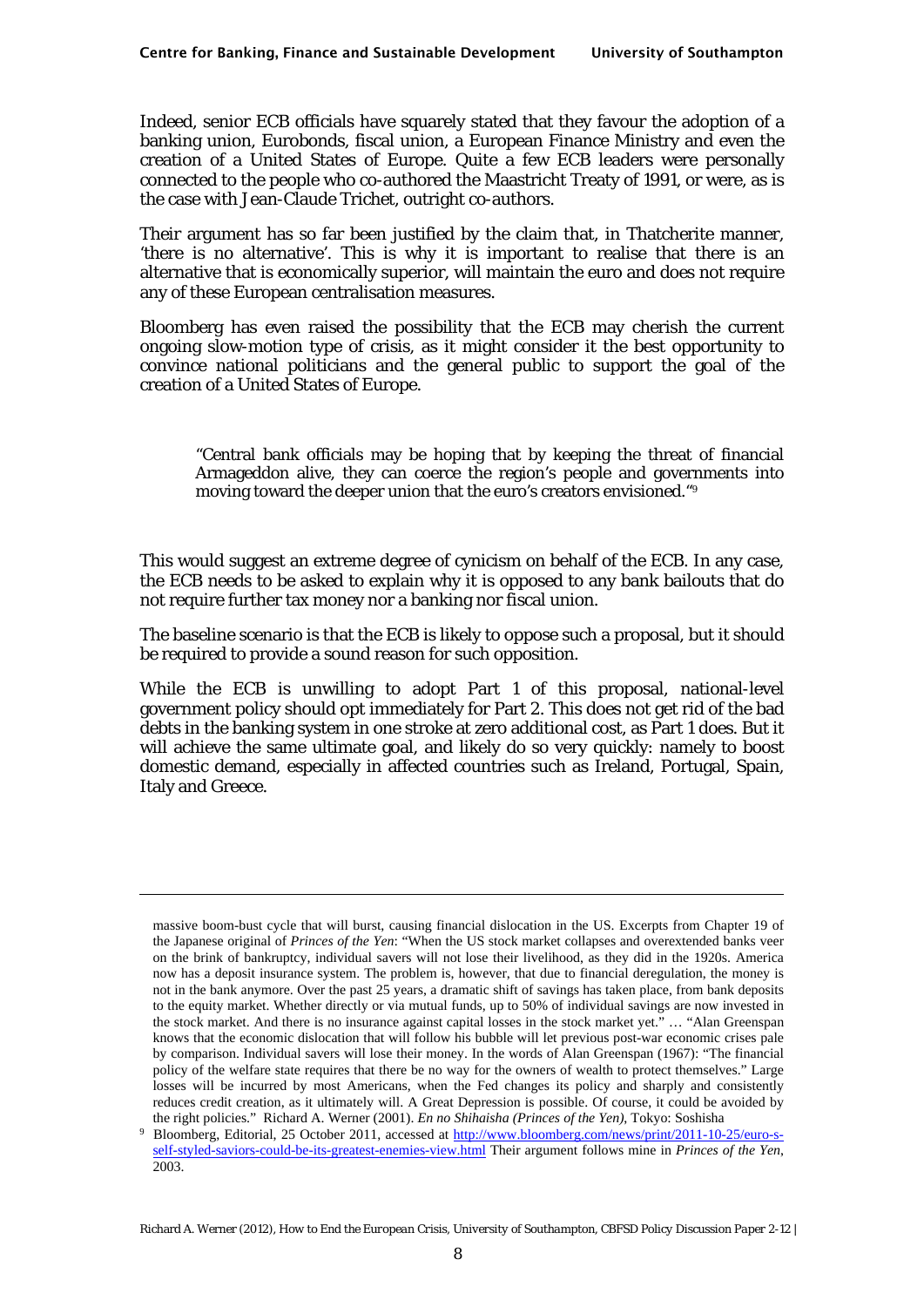### **2. Enhanced Debt-Management: How to solve the sovereign funding problem in the bond markets – and at the same time stimulate domestic demand**

Today (24 July 2012) Spain paid a new post-euro record high interest rate on its newly issued government bonds. Borrowing rates in the bond market have risen to unsustainable levels. This was also the problem in Greece, Ireland and Portugal, and could also easily become a problem for Italy.

Observers are well aware of the negative feedback loops: the troubled banking systems, when dealt with through government money and not central bank money, worsen the fiscal situation of the government drastically. It is expensive to bail out a banking system. Ireland boasted a strong fiscal position, until its government offered to bail out the banking system. It subsequently teetered on insolvency and called in IMF (and European) funding.

As speculators know when bonds mature and large tranches need to be refinanced, they can usually earn money by shorting bonds around these dates, hence pushing up interest rates. This makes it a self-fulfilling bet, since higher rates worsen the fiscal position of the government.

A further negative feedback loop occurs via the credit rating agencies and alternating downgrades of banks and sovereigns.

All these problems can be avoided altogether: they are the result of the government borrowing in a securities market characterised by a large number of short-term speculative transactions.

This was similarly a problem for banks and their funding. But the ECB on 8 December 2011 rightly decided to allow banks to become less reliant on securitised and traded debt, by substituting direct credit lines from the ECB (the long-term refinancing operation, LTRO). This happened after we had presented to about 50 senior staff members at the ECB our proposal of how governments could similarly sidestep their funding problems, and at the same time solve several other problems.

Why should the government rely on the bond market for its funding needs, under current conditions? It is a fact that the prime rate for borrowing from banks is far lower than the benchmark sovereign issuance yield. This is an anomaly resulting from the current financial crisis. Governments need to respond to this anomaly by exiting the bond market.

**The solution is for governments to stop issuing government bonds.** So when the next tranche of government bonds are about to mature, where will governments obtain the funding from?

Many commentators have proposed to ask the ECB to step in. However, this is problematic for many reasons, and far less efficient than our proposal. It also renders governments at the mercy of the ECB and its European unification agenda. But why do many observers anyway think the central bank should step in? Because they believe that the central bank is the main creator of the money supply. This is simply not true. The fact is that central banks only create about 3% of the money supply.

A full 97% of the money supply is created by the private sector: the ordinary commercial banks in each country. This ability to create the bulk of the money supply makes them far superior to the bond market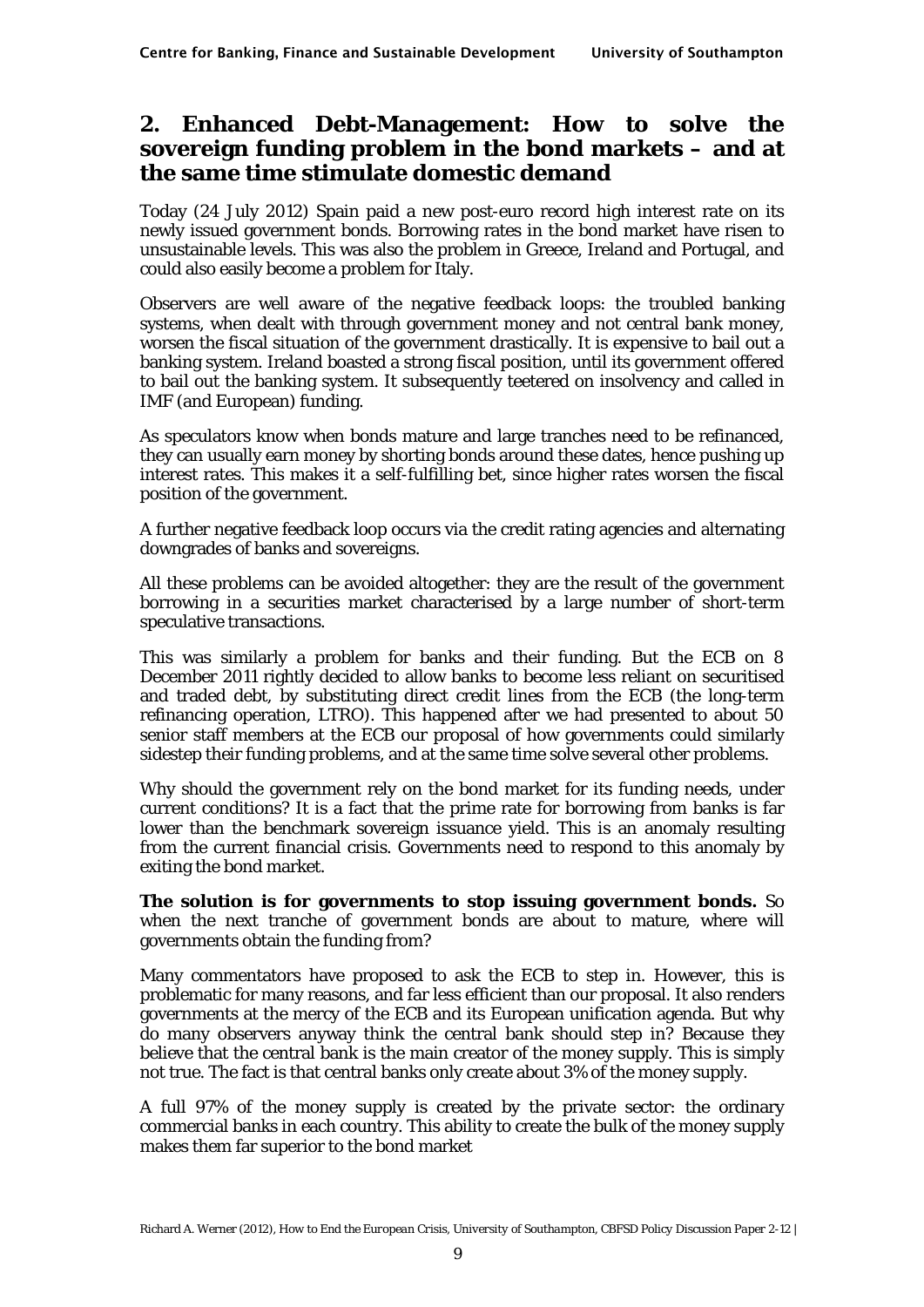#### **Governments should thus enter into loan contracts with the commercial banks in their country. In other words, governments should not borrow via the issuance of tradable securities, but through direct credit lines from their banks.10**

Some observers believe that banks could not do this, because they 'do not have the money'. That may be true in one sense. But this is true for any loan granted by a bank. Which is why banks do not lend money, they create it: banks are allowed to invent a deposit in the borrower's account (although no new deposit was made by anyone from outside the bank) and since they function as the settlement system of the economy, nobody can tell the difference between these invented deposits and 'real' ones. Actually, those 97% of the money supply are invented in this way.

Others object that a mere switch from government bonds to bank loan contracts would not change much, or even anything. Well, in that case they could not possibly object to trying it out. And if they did try it out, they would be surprised at the significant difference it makes – a difference of night and day:

#### **This simple switch in funding, called 'enhanced debt management', has a number of major advantages:**

- 1. The borrowing rate is substantially lower. Governments receive, according to Basel banking regulations, the lowest risk-weighting (zero). Thus they can borrow from banks at their favoured-client rate, which is the prime rate. The prime rate has been substantially lower than the sovereign bond rate throughout this financial crisis. In the case of Italy, we estimate that about E10bn can be saved in the next two years alone on lower interest charges. Furthermore, governments will deal with stable borrowing rates that are fixed throughout the loan contract period (say 3 years). Movements in the bond market become far less relevant.
- 2. The banks do not have to mark these loans to market. Moreover, they are not affected by downgrades from credit rating agencies. This severs the vicious negative feedback loop between banks and governments. At the same time, however, the banks can use these loans fully as collateral with the ECB for funding, as the ECB's announcement of 8 December 2011 makes clear.
- 3. Instead of a negative feedback loop, there is now a positive feedback loop: banks will be happy to lend to governments, for one, because sovereigns carry a zero risk weighting according to BCBS rules. This means that banks will need **zero** new capital to back these loans.

<sup>10</sup> The author has presented this proposal in Japan in the 1990s: Richard A. Werner (1998), Minkanginkoukarano kariire de keikitaisaku wo okonaeba issekinichou, *Economist* (Japan), 14 July, 1998; It was also published in English in the FT: Richard A. Werner (2000). Japan's plan to borrow from banks deserves praise. *Financial Times*, 9 Feburary 2000. The author also personally explained it to government officials in Japan, among others, to Mr Hirohiko Kuroda, then vice-minister of international finance, who liked it enough, as he said, to pass it on to Andrew Smithers on his visit to Tokyo – who in turn wrote it up in his reports, whence it circulated in the City. It then came to be endorsed by Tim Congdon as well as Martin Wolf. It is explained in greater detail in Richard A. Werner (2005), *New Paradigm in Macroeconomics*, Palgrave Macmillan; A recent application to Europe is in: Helmut Siekmann and Richard Werner (2011), Eine einfache und gerechte Lösung der Schuldenkrise, *Börsen-Zeitung*, 09.12.2011, Nummer 238, page 7.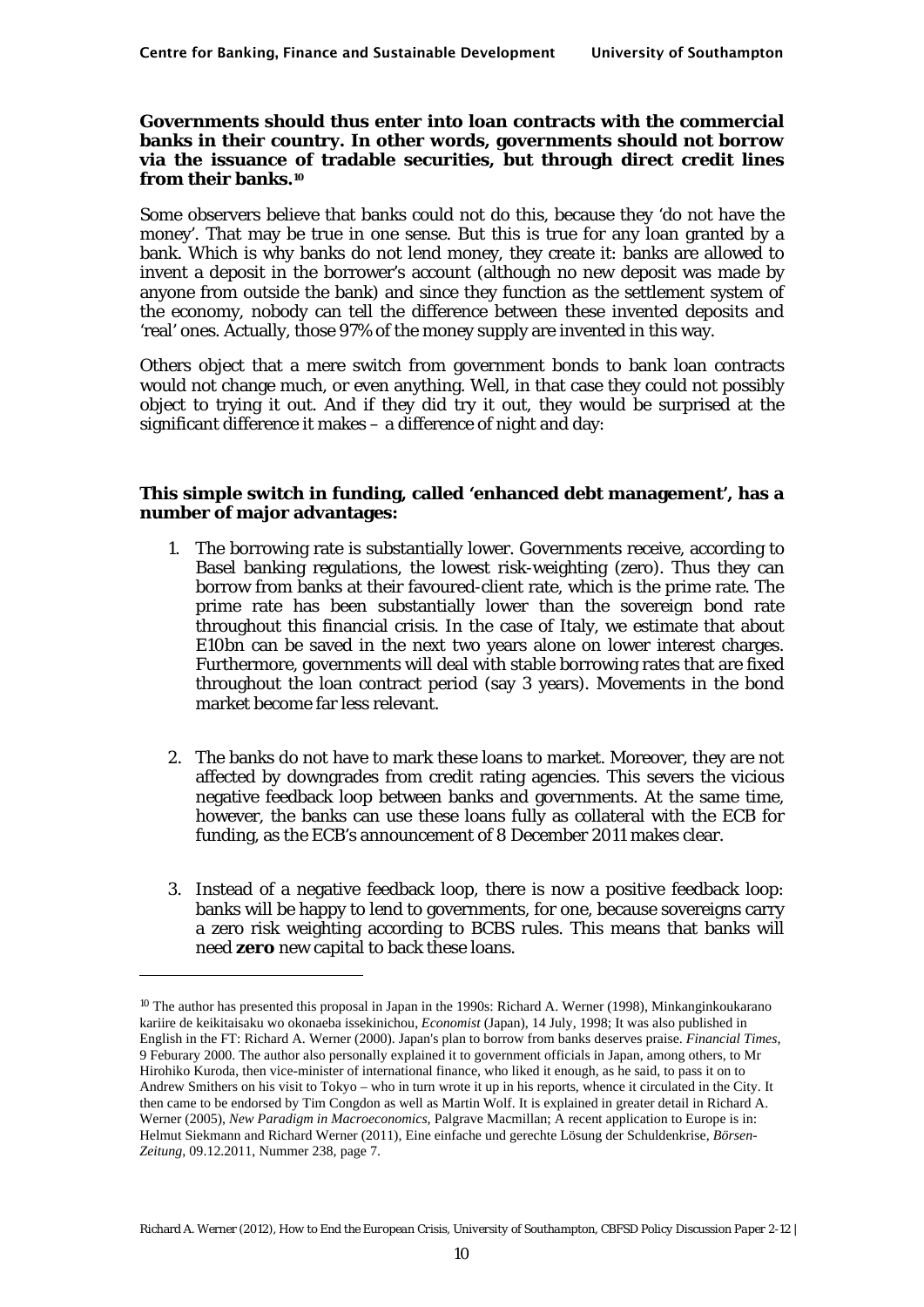- 4. The main business of banks is to lend, but they are not lending to the rest of the economy due to their risk aversion. Thus they do not generate earnings to retain and rebuild their balance sheets. Through enhanced debt management, banks will rapidly grow their balance sheets and earn decent income. Instead of primary market bond underwriters, such as Goldman Sachs, earning large fees in cosy relationships with semi-privatised public debt management agencies, banks will be the beneficiaries of this business.
- 5. Despite the above major advantages, which alone should make this an irresistible policy proposition, the single most important advantage of switching public funding to loan contracts from banks has not yet been mentioned: it will boost domestic credit creation – turning bank credit growth from zero or negative growth to positive growth (of about 3% in the case of Italy). This will increase demand and the money supply, ending the current debt deflation spiral, and generate nominal GDP growth, in the case of Italy between 3% and 4% above the growth otherwise possible. (This is the result of our empirical nominal GDP model based on our Quantity Theory of Credit).

Enhanced debt management that exits securitised debt markets and relies on bank credit from the commercial banks will trigger an economic recovery. It is the necessary second half of the policy that would render the ECB's LTRO successful: as we have seen, bank credit is currently still contracting, despite the LTRO. This would change drastically.

The economic recovery, triggered by a recovery in bank credit creation, will increase tax revenues. Suddenly the negative spiral will be turned into a positive one.

There is also a historical precedent for this type of policy: the economics is the same as that of the system of short-term bills of trade issued by semi-public entities in the years from 1933 onwards in Germany, which were bought by the German banks, hence increasing bank credit creation. These are known as 'Mefo Wechsel', after one of the issuers, the Metallurgical Research Corporation. This method was introduced by Dr. Hjalmar Schacht, President of the Reichsbank, the German central bank, in 1933.11 The method, which he called 'silent funding', was highly successful. As this author has argued elsewhere, the sharp German economic recovery from over 20% unemployment in early 1933 to virtually full employment by the end of 1936 was the result of the ensuing expansion in bank credit creation – in other words, it was the funding of fiscal policy through credit creation that caused the recover, not fiscal stimulus per se. Japan's experience of the 1990s has proven how even far larger fiscal expansions will not boost the economy at all if they are not funded by credit creation (see Werner, 2003, 2005).

In the 1930s the bills of trade were a preferable method at the time, instead of direct loan contracts with banks, since banks did not have to mark securities to market, and credit rating agencies did not exist. The method suggested, of direct loans by banks to governments, is a modern version that is more suitable to today's regulatory and financial market environment. The effect of stimulating a recovery will be the same.

<sup>&</sup>lt;sup>11</sup> For further details, see Werner (2003).